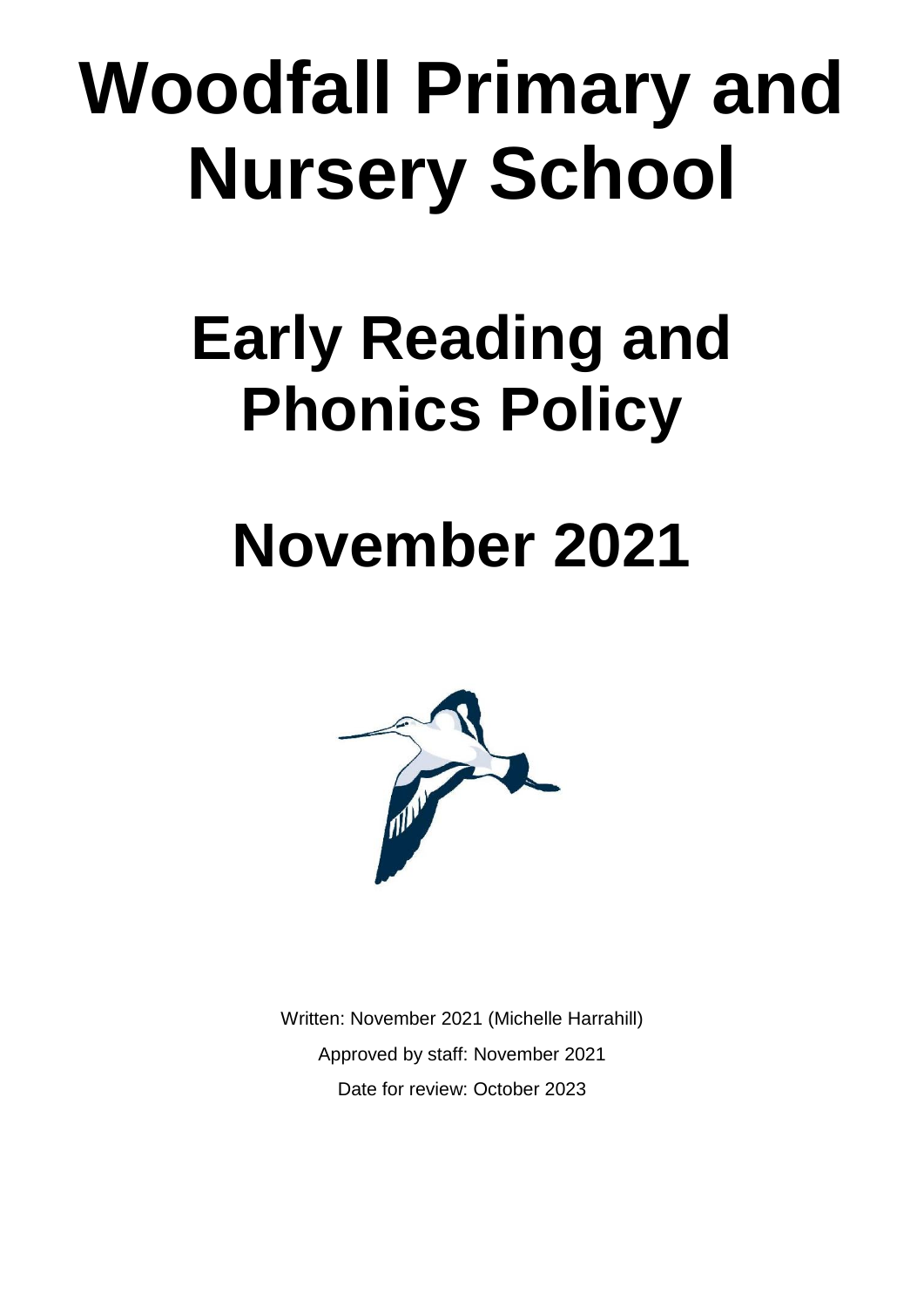#### **Intent**

At Woodfall Primary and Nursery School we aim to create life-long learners who have a passion for reading for the rest of their lives. Reading for pleasure is a key aspect of the curriculum and the basis for teaching children to read.

We recognise the importance of teaching a systematic synthetic phonics programme to prepare children for learning to read by developing their phonic knowledge and skills.

At Woodfall Primary and Nursery School, we use the Read Write Inc (RWI) programme to get children off to a flying start. RWI is a method of learning centred around letter sounds and phonics, and we use it to aid children in their reading and writing.

Reading opens the door to learning. A child who reads a lot will become a good reader. A good reader will be able to read more challenging material. A child who reads challenging material is a child who will learn. The more a child learns, the more he or she will want to find out.

#### **Implementation**

#### *1. Teaching and Learning:*

The RWI scheme advocates that lessons should be delivered using the 5 Ps:

- Pace good pace is essential to the lesson
- Praise/Positive Teaching children learn more effectively in a positive climate
- Purpose every part of the lesson has a specific purpose

 Participation - a strong feature of RWI lessons is partner work (based on research which states that we learn 70% of what we talk about with our partner)

 Passion – this is a very prescriptive programme. It is the energy, enthusiasm and passion that group leaders put into the lesson that bring the teaching and learning to life!

Using RWI, the children learn to read effortlessly so that they can put all their energy into comprehending what they read. It also allows them to spell effortlessly so that they can put all their energy into composing what they write.

When using RWI to read the children will:

 learn 44 sounds and the corresponding letter/letter groups using simple picture prompts